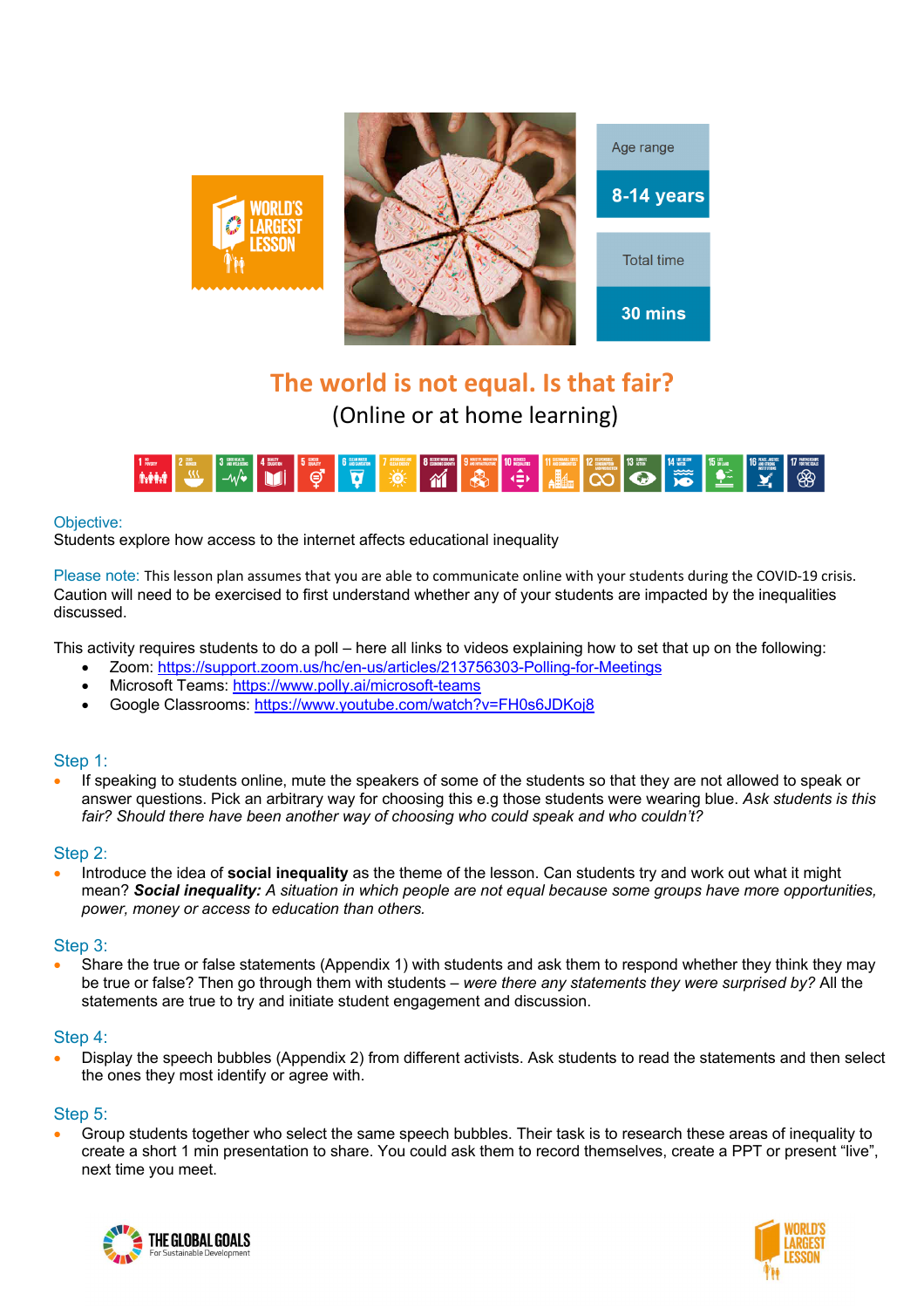# **Appendix 1 True or False?**

- 1. The 85 richest people in the world have as much wealth as the poorest half of all humanity, 3.5 billion people.
- 2. In most developed countries the unemployment rate for people with disabilities is at least twice that for those who have no disability.
- 3. By 2040, it is estimated that over 25% of Europeans are expected to be at least 65 years old.
- 4. Globally, women occupy less than a 25% of all seats in parliament.
- 5. In the UK two thirds of pensioners living in poverty are women.
- 6. In Europe, easy access to green spaces levels improves the health of poorer people by as much as 40%.
- 7. In the USA, people living close to public transport can access up to three times as many jobs.



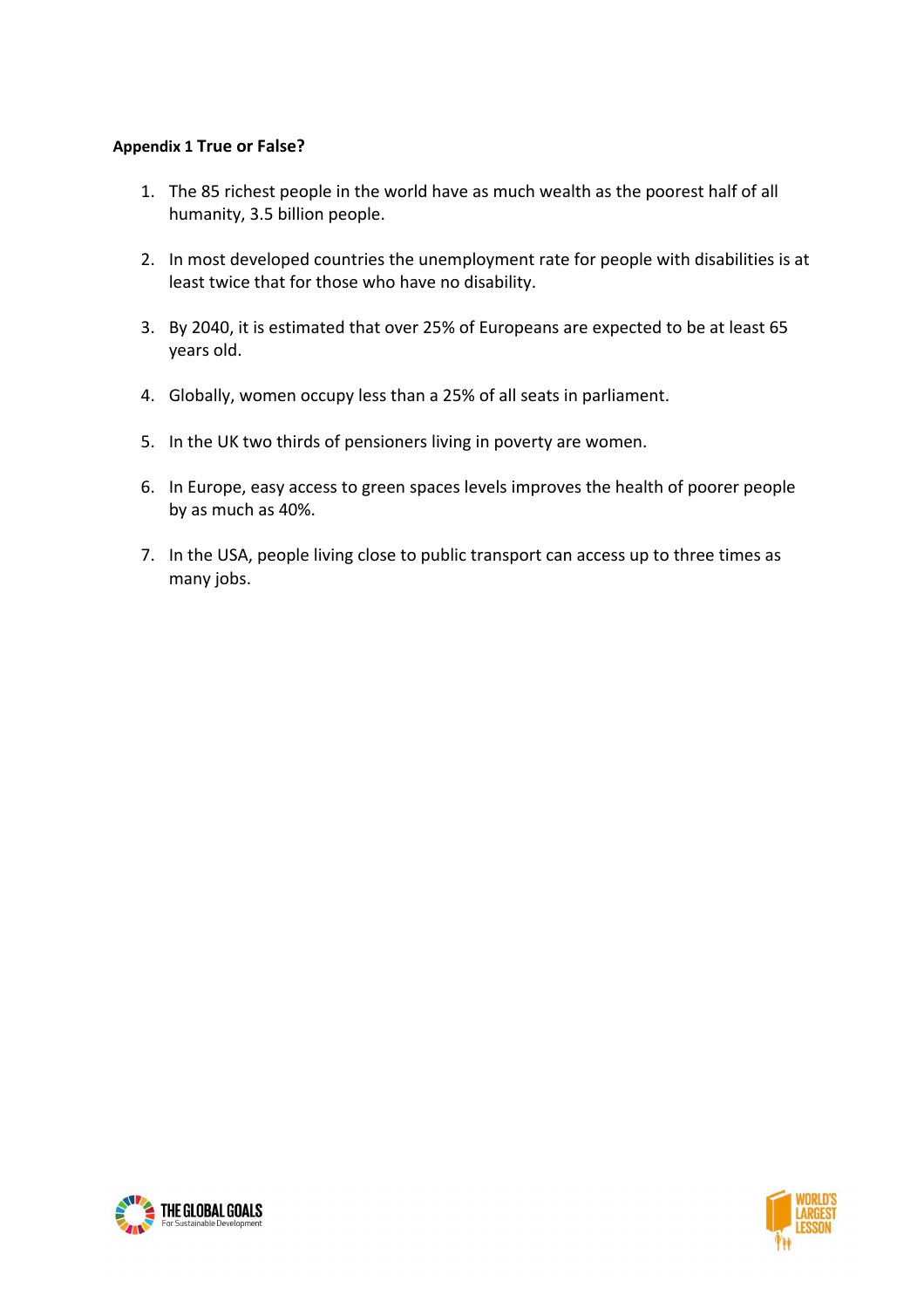Appendix 2: Answers to true or false!

- *1. The 85 richest people in the world have as much wealth as the poorest half of all humanity, 3.5 billion people.* True. From a report by Oxfam UK in 2014. You can read more from their report here: http://www.theguardian.com/business/2014/jan/20/oxfam-85-richest-people-halfof-the-world
- *2. In most developed countries the official unemployment rate for persons with disabilities of working age is at least twice that for those who have no disability.* True. Business Disability Forum. http://businessdisabilityforum.org.uk
- *3. By 2040, it is estimated that over 25% of Europeans are expected to be at least 65.* True. US Census Bureau, 2008. http://www.efa.org.uk/pages/older-people-globalperspective-.html
- *4. Globally, women still occupy less than 25% of all seats in parliament.* True. Inter-Parliamentary Union, 2015. http://www.theguardian.com/globaldevelopment/datablog/2015/mar/08/international-womens-day-number-of-femalelawmakers-doubles-in-20-years
- 5. *In the UK two thirds of pensioners living in poverty are women*. True. Mordaunt et al, 'One in Four', 2003.
- *6. In Europe, easy access to green spaces levels off inequalities in health between the rich and poor by as much as 40%, when compared with those with poorer access to green spaces.* True. Centre for Research on Environment, Society and Health, 2015. http://fashion.telegraph.co.uk/article/TMG11551673/How-green-spaces-stop-thewealth-gap-becoming-the-health-gap.html
- *7. In the USA, people living close to public transport can access up to three times as many jobs per square mile.* True. American Public Transport Association, 2013. http://www.apta.com/resources/statistics/Documents/NewRealEstateMantra.pdf